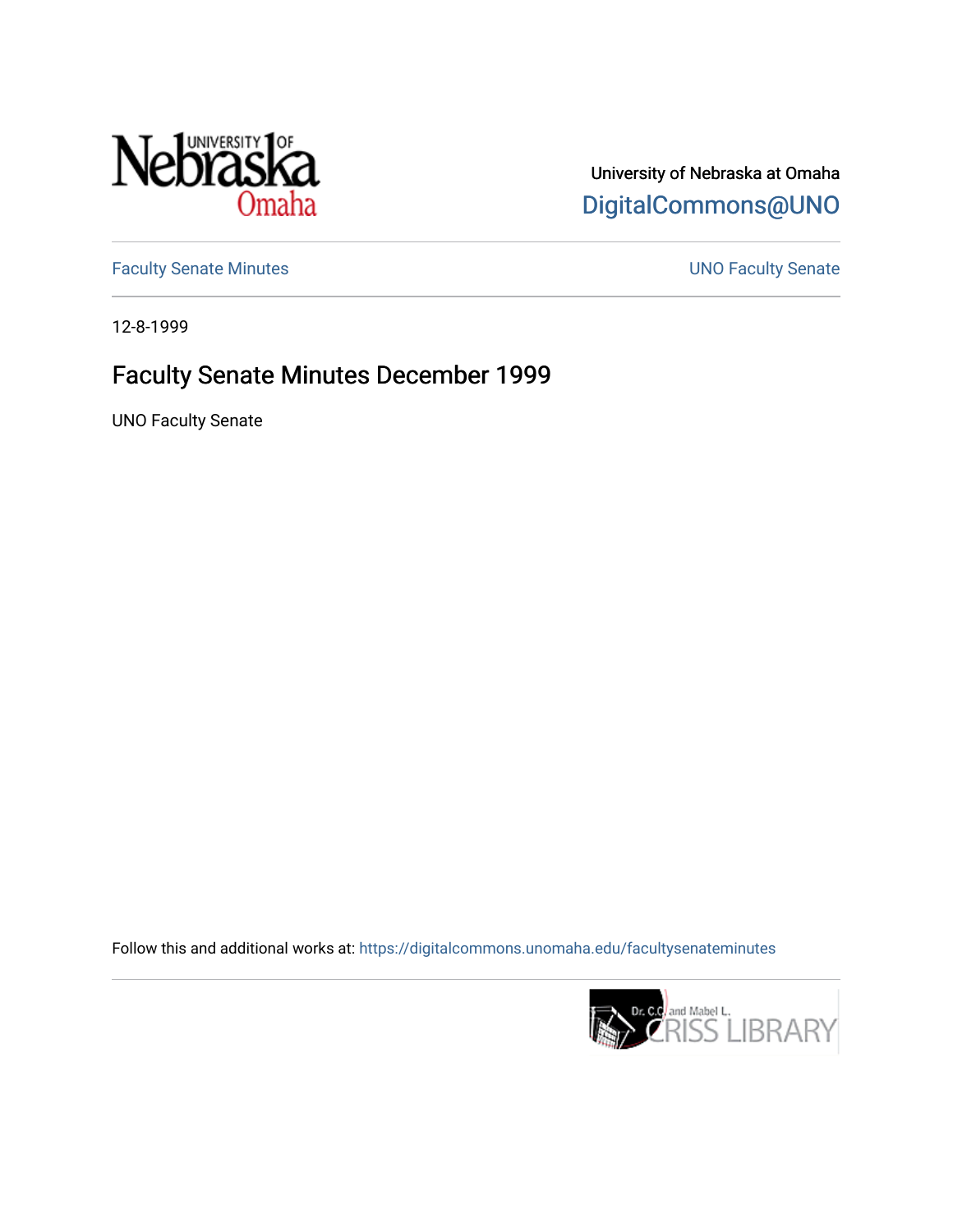## **The Faculty Senate of the University of Nebraska at Omaha met on Wednesday, December 8, 1999, at 2:00 p.m. in the MBSC Dodge Room. The president, Douglas Paterson, presided.**

## Presider: Paterson

Attendees: Ali, Allen, Aschenbrenner, Bacon, Bartle, Chung, Clute, Conyers, DeLone, Diamond, Engelmann, Gessaman, Harland, Hendricks, Irvin, Kuhlman, Lehrer, Metal-Corbin, Parnell-Smith, Rajaram,Rech, Shaw, Shroder, Sobel, Suzuki, Thompson Late Arrival: Coyne, Deffenbacher Excused: Baum, Craiger, Foster, Mitchell, Nazem, Smith Unexcused: Landis, Lewis, Tuan

Guests: Butch Baker, Staff Advisory Council President.

Presentation and Approval of Minutes: Senator Paterson asked for approval of the November 10th, minutes (agenda attachments 1-12).

Welcome Staff Advisory Council Representative: Senator Paterson introduced Butch Baker, chair of the Staff Advisory Council, and announced he will be attending the faculty senate meetings as his schedule allows. Mr. Baker expressed appreciation for the opportunity to attend senate meetings and shared his desire see staff and faculty work together on future projects as they arise.

Officers Reports

President's Report: Senator Paterson reported on the following:

Service Acknowledgment:

Senator James Conyers: Senator Conyers filled in as a representative for the College of Arts & Sciences while Senator James Carroll was on sabbatical during the Fall, 1999, semester. The senate looks forward to seeing Dr. Conyers return to serve a full three-year term in the near future.

Senator Arthur Diamond: Senator Diamond has served the senate since May, 1997. This will be his last official senate meeting as he goes on sabbatical for the Spring, 2000, semester and his senate term ends in May. The senate deeply appreciates Senator Diamonds dedication to the senate and diligence as chair of the 1997-98 and 1998-99 Committee on Rules. Senator Diamond's replacement will be Professor Roger Sindt.

Senator Shelton Hendricks: Senator Hendricks served two terms as the faculty senate president; 1997-98 and 1998-99. He also remained on the senate six months past his three-year senate term to fulfill his responsibilities as past-president. Senator Hendricks devotion to the faculty and leadership for future presidents sets a high standard for all who follow.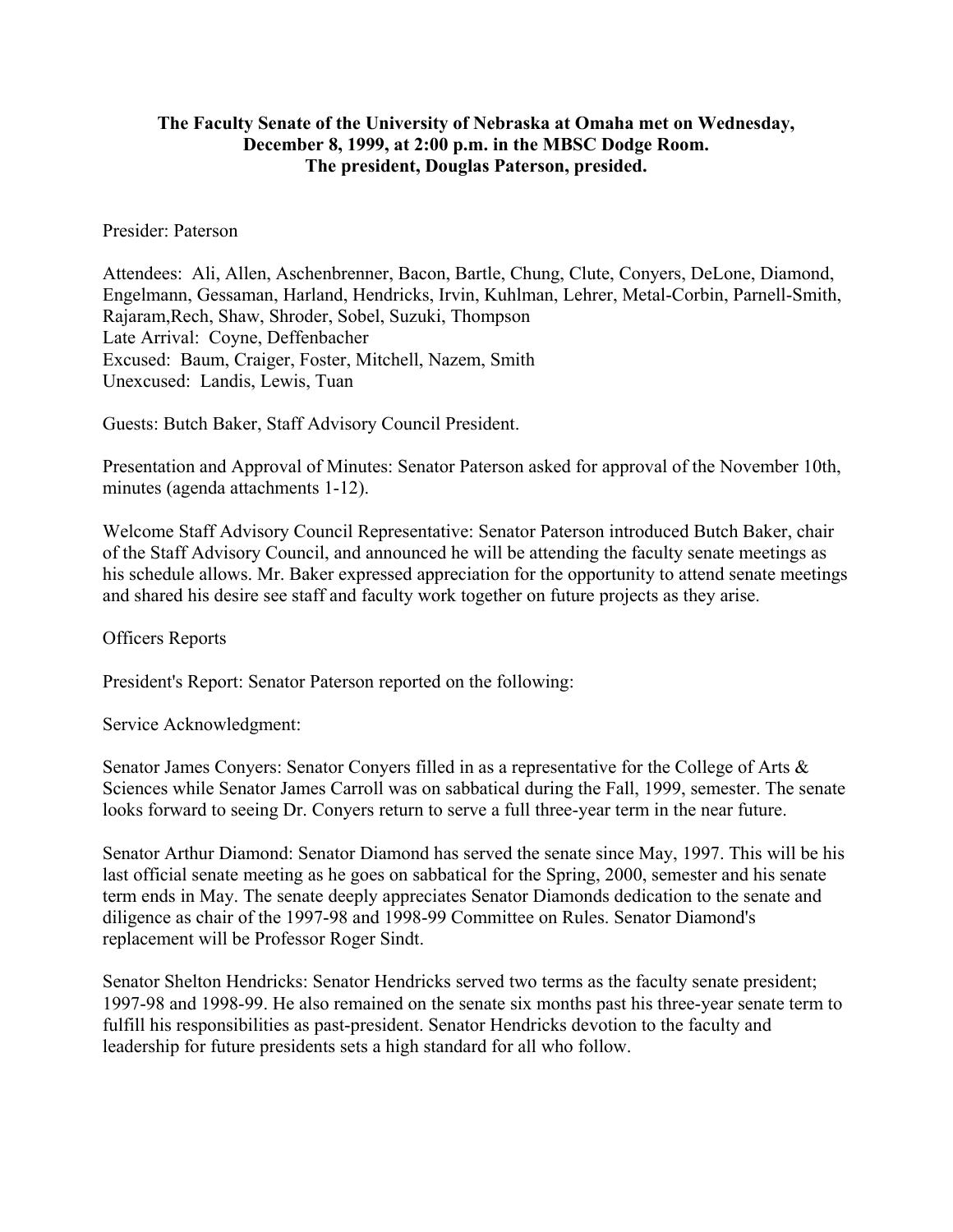Senator Hendricks shared that one of the best parts of serving as senate president has been getting to know so many of the faculty as well as the great opportunity it provided for both professional and personal growth. He concluded the decision to accept the nomination to serve as president for two terms was the best professional decision he has made to date.

Executive Committee and Administration Meeting: November 17th

Faculty/Staff Banquet Date Confirmed: Wednesday, April 26, 2000

Discussion: Senator Bacon noted that Chancellor Belck's plans to be out of the country in May have changed. The senate coordinator will check with the chancellor's office to see if the banquet date will remain April 26th, or revert back to May 10th.

Board of Regents Meeting: December 10th and 11th

Chancellor's Council Meeting: November 18th

Regalia: Options were discussed for providing regalia to faculty who do not own their own at future commencements.

Discussion: It was estimated gowns currently run approximately \$3-400.

"Understanding and Implementing Diversity Within the Academy": Chancellor Belck and President Smith administrators, deans, and department chairs this event on January 21st, as possible. Senator Paterson will be in attendance and feel this will be another important statement by the university on diversity.

Senators Sobel and Bacon requested additional information on this program. The senate coordinator will contact the chancellor's office.

Budget Reallocation Commission Retreat: November 19th and 20th

The commission's goal is to bring insight to the reallocation process, especially for years three and four. Whatever statements are produced will probably be generic in principal and will serve as a cover for whatever any of the campuses want to do, however, the reallocations themselves could be traumatic. Concern is shared that these statements could also be used by Central Administration as a broad brush for a larger university assessment of priorities. The first draft document is expected around June and the final draft around August. The next meeting will be Monday, December 13th, by interactive conferencing. All are welcome to participate and provide feedback.

Budget Advisory Committee Meeting: The committee met the morning of November 10th, and gave their report at the senate meeting that afternoon. The committee and subcommittee plan to meet with David Lechner on Thursday, December 16th.

Budget Advisory Committee, Health Care Subcommittee Meeting: The committee did not meet in November.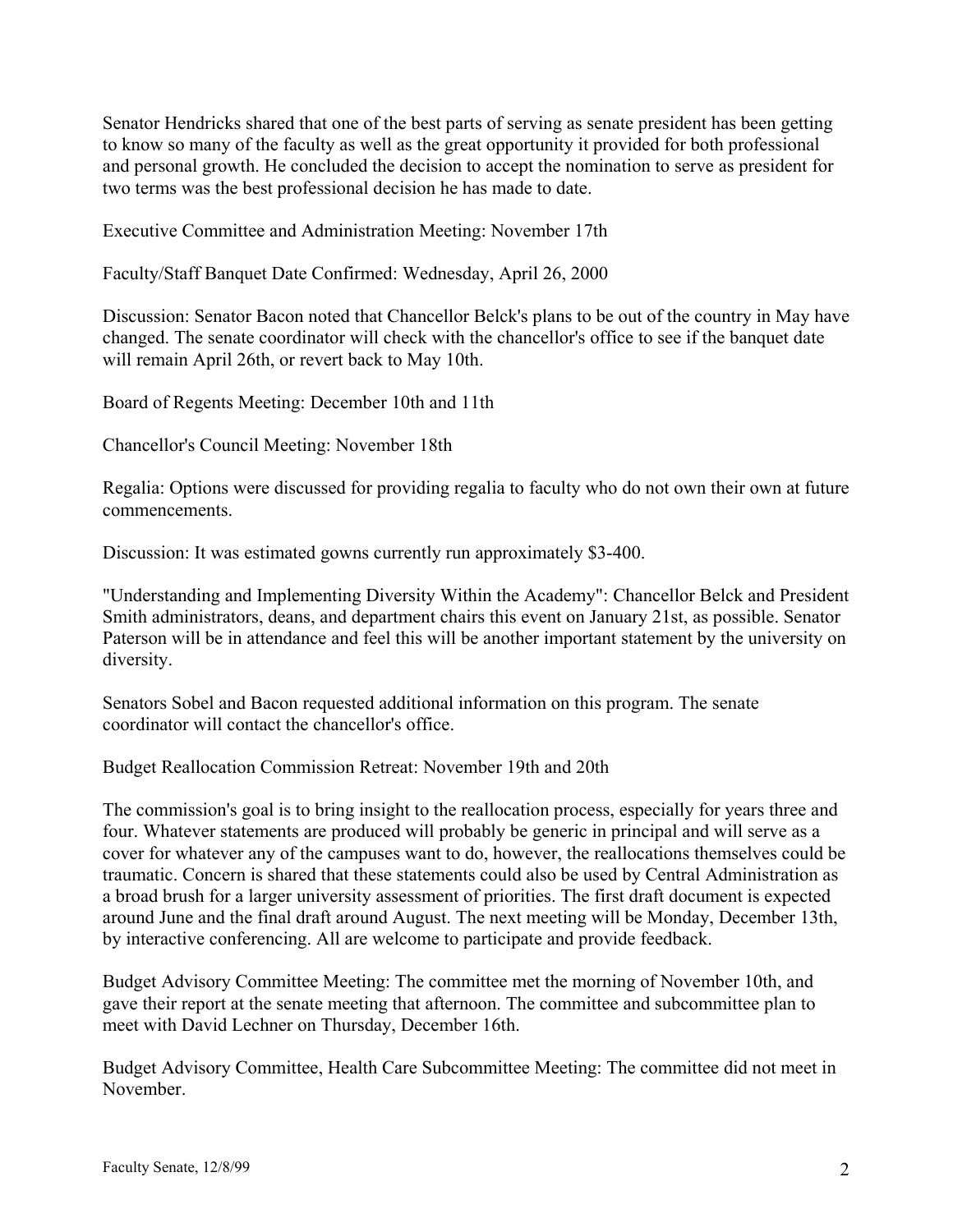Discussion: Senator Lehrer shared a personal issue he is strongly concerned about involving Care Mark. He recently received a letter from CareMark stating that his doctor said he should be on a different medication than the one he has been on for ten years. Concern arose because he hasn't visited his doctor for over a year, therefore, he did not know what prompted this sudden change. After talking with the Care Mark representative and his/her supervisor he was informed that his pharmacy contacted his doctor at the direction of the NU system to inquire if his medication could be changed to an exceedingly less expensive drug. Senator Lehrer stated he views this action as inappropriate and an invasion of privacy. Discussion followed during which Senator Hendricks noted that physicians are notorious for ignoring the cost of drugs they prescribe and it might not be a bad idea to use lower priced drugs if they are in fact comparable to those priced higher. Senator Lehrer returned to Care Mark's statement that, "The University of Nebraska has asked us to do this." Senator Paterson added that the university is in the process of reducing costs and this may well be one of the ways they are trying to do so.

Senator Paterson charged the Budget Advisory Committee's Health Care Subcommittee with looking into this issue. Senator Bacon suggested the issue needs faster action. Discussion concluded with both Senator Lehrer and Senator Paterson agreeing to contact Paul Hayduska, Assistant Director of Personnel Services, regarding this matter.

Commencement: All faculty are encouraged to attend commencement at 9:30 a.m. on Saturday, December 18th, in the Ak-Sar-Ben Coliseum. Senators Allen and Rech will serve as marshals; Senator Deffenbacher has volunteered as a backup.

Secretary-Treasurer's Report: Senator Paterson reported on the following:

Budget Report: The November 30th, report has not been received from Accounting Services but will be presented at the January meeting. All reports up to this point are current and have been previously reported.

Budget Advisory Committee (BAC) Meeting: The committee met the morning of November 10th, and gave their report at the senate meeting that afternoon. The committee and subcommittee plan to meet with David Lechner on Thursday, December 16th. The committee is having problems finding a time to meet since it's membership increased, however, items are still being address in the background. David Lechner has agreed to meet with both BAC committees on Thursday, December 16th.

Senator Ali agreed to address Senator Lehrer's Care Mark prescription concerns with Dr. Lechner. He also asked for feedback on other issues the senate wants brought up at the December 16th, meeting.

Budget Advisory Committee, Health Care Subcommittee Meeting: The committee did not meet in November.

Past President's Report: Senator Shelton Hendricks -- Last One!

Senator Hendricks reiterated his thanks to all.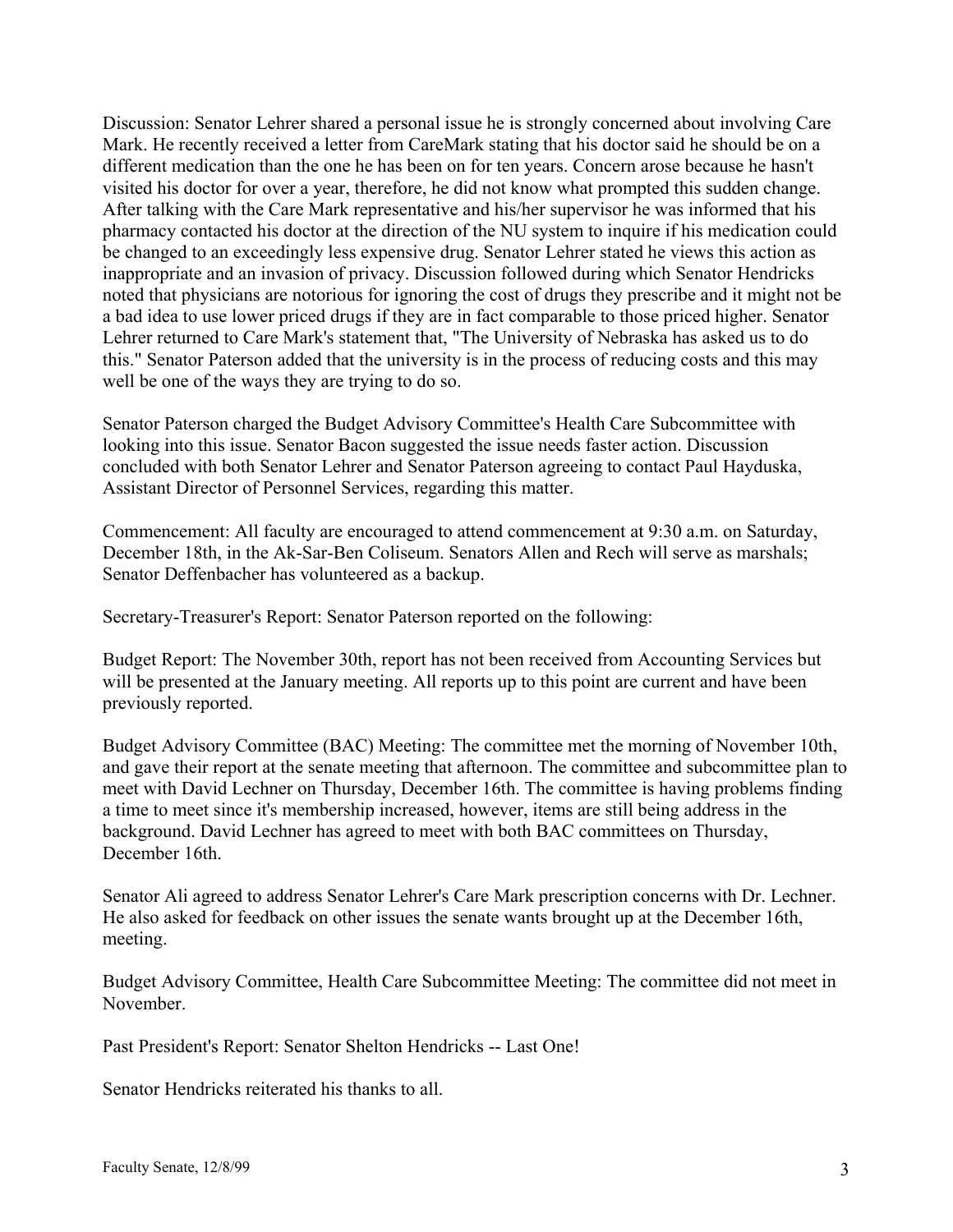Vice President's Report: Senator Rech reported on the following:

Council of Deans' Reallocation Decisions: At their November 20th, meeting, the Budget Advisory Committee charged Senator Paterson with finding out if the senate wants to represent faculty by getting involved in the Council of Deans' reallocation decisions for Year Two prior to the December 1st, deadline for submitting their report to the chancellor. Senator Rech will report on Chancellor Belck's response to the senate's request for a faculty member to be present at the Council of Deans' budget reallocation meetings. Senator Rech reported a lengthy discussion was held with the chancellor who remained very firm in stating that the senate Executive Committee has ample opportunity to ask questions, provide input and address their concerns regarding the reallocation decisions at their monthly meetings with administration. She is committed to the deans meeting separately and stressed the importance of their being able to have an open dialogue without faculty present. The chancellor also believes the deans are strongly looking out for the interest of the faculty. Senator Rech reaffirmed that, although several attempts were made to negotiate one or more senate representatives sitting in on these meeting, the chancellor's response remained a firm no.

Discussion: Senator Allen asked for confirmation that the Deans' Council meetings are in fact closed; once confirmed he questioned how a public facility could have closed meetings. Senator Hendricks addressed the issue that some sensitive subjects allow for off-the-record closed meetings. Senator Clute addressed the role of the senate's Budge Advisory Committee (BAC) and reaffirmed that in light of the chancellor's decision it's becomes even more important for the committee to strongly communicate with the Executive Committee in order to prepared them to address important reallocation issues with administration. Senator Ali stated that if the senate wants to participate in the decision making process it will have to occur prior to meeting with administration as it appears many reallocation decisions are already decided by then. He further stated that the Executive Committee also attempted to get permission for the senate president to attend at least part of the deans' reallocations meetings to which they were informed this would be considered if there was a specific agenda item he wanted to address. For the sake of all present, Senator Ali clarified that it is now clear that all budget decisions are administration since the senate, on behalf of the entire faculty, have officially asked to be made part of the decision making process and have in turn been officially informed by the chancellor that the deans are the ones responsible for making the budget reallocation decisions. Senator Sobel inquired what mechanism was in place for the BAC to use in relaying information to the senate Executive Committee so they can in turn replay it to administration. Senator Ali stated that since both he and Senator Paterson are on the BAC and the Executive Committee they have direct access to all information. Senator Paterson also added that the BAC plans to meet with the Executive Committee periodically to keep them appraised. Dr. Krane, chair of BAC, may also be invited to meet with administration although it is not clear if this will be allowed by the chancellor.

Executive Committee Report: Senator Janice Rech

Election of President-Elect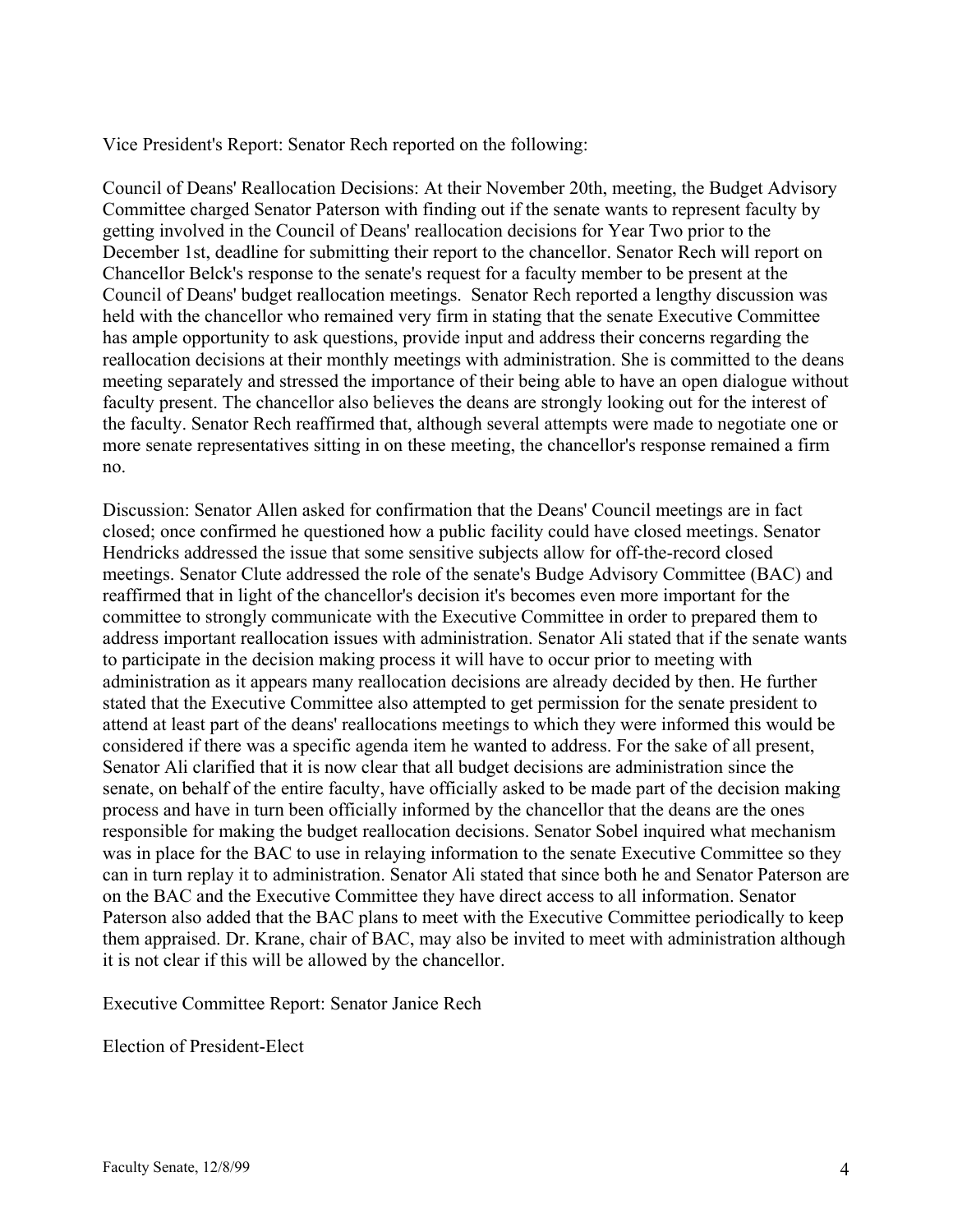2000-2001 President-Elect: The president-elect must be elected at the December 8th, senate meeting. Written notice to interested candidates or those wishing to nominate a fellow senator was presented at the November 10th, senate meeting with a submission deadline of November 30th. Senator Douglas Paterson was the only name brought forward. Nominations may also be made from the floor on December 8th.

Constitution, Article IV. Organization of the Senate:

The officers of the senate shall consist of the president, the vice-president, and the secretarytreasurer, and, in the spring semester, the president-elect if there be one. The senate shall conduct its business through committees as described in this constitution and in the bylaws.

The president shall first serve as president-elect for a term beginning at the first regularly scheduled meeting of the spring semester, which will be followed by a regular one-year term as president beginning at the last regularly scheduled meeting of the academic year. The president-elect shall be elected at the last regularly scheduled meeting of the fall semester from among the membership of the senate. The president may serve successive terms through re-election, in which case there will be no president-elect for that spring semester and no past-president until the incumbent president completes his or her final term.

Bylaws, Article I. Duties of the Officers:

Section 1: The faculty senate president shall be the faculty's spokesperson. The faculty senate president shall be the presiding officer of the senate, attend all meetings of the board of regents as the official representative of the faculty senate, refer items to committees for consideration, and perform other duties appropriate to the office. He/she shall be the faculty spokesperson when the Executive Committee meets with the chancellor and the chancellor's staff and shall chair the Executive Committee and the Cabinet when they meet in lieu of the full senate during the months of June and July.

Section 4: Upon election, the president-elect shall become a member of the Executive Committee. He/she shall endeavor to become thoroughly familiar with the senate's operating procedures and its role as the faculty's voice in the campus system of shared governance. The president-elect shall perform such other duties from time to time as may be delegated by the president or the Executive Committee.

Change Presider:

Senator Paterson relinquishes floor to Senator Rech. Senator Rech opens floor to nominations for president-elect.

Executive Committee presents resolution:

On behalf of the Executive Committee, Senator Ali moved the following:

Resolution 2419, 12/08/99: Executive Committee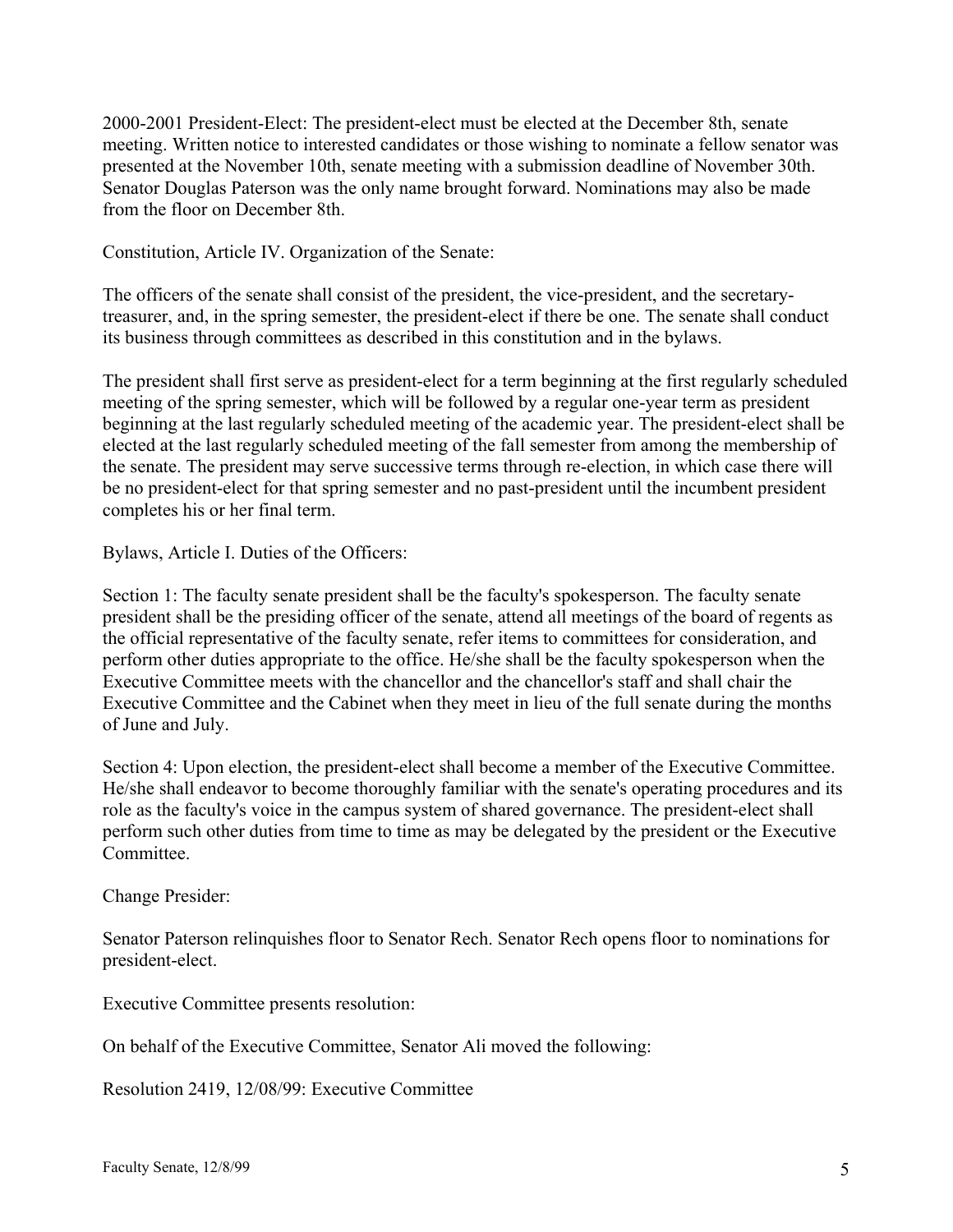BE IT RESOLVED, that the Executive Committee nominates Senator Paterson for president-elect.

Senator DeLone seconded the motion.

The motion was approved unanimously.

Call for additional nominations/resolutions.

Senator Bacon moved nominations be closed. Senator Shroder seconded.

A vote was taken and the motion was approved unanimously.

Change Presider: Senator Rech relinquishes floor to Senator Paterson.

Senator Paterson took a few moments to thank those present for re-electing him and stated he considers it an honor to serve this faculty.

Resolution:

On behalf of the Executive Committee, Senator Rech moved the following:

Resolution 2420, 12/08/99: Executive Committee

WHEREAS, there have been in recent weeks political and other external threats to the academic integrity of the University of Nebraska and the ability of its faculty and students to pursue knowledge and express themselves in a manner consistent with the principles of academic freedom, and

WHEREAS, L. Dennis Smith, President of the University of Nebraska has demonstrated principled courage in opposing these threats; therefore,

BE IT RESOLVED, that the Faculty Senate of the University of Nebraska at Omaha commends President Smith for his defense of the university and academic freedom, and offers its whole hearted support to his efforts.

The motion was approved. One senator abstained.

Standing Committee Reports

Committee on Academic and Curricular Affairs: Senator John Bartle, chair.

Minutes: On behalf of the Committee on Academic and Curricular Affairs, Senator Bartle presented the November 24th, minutes (agenda attachment 13-14).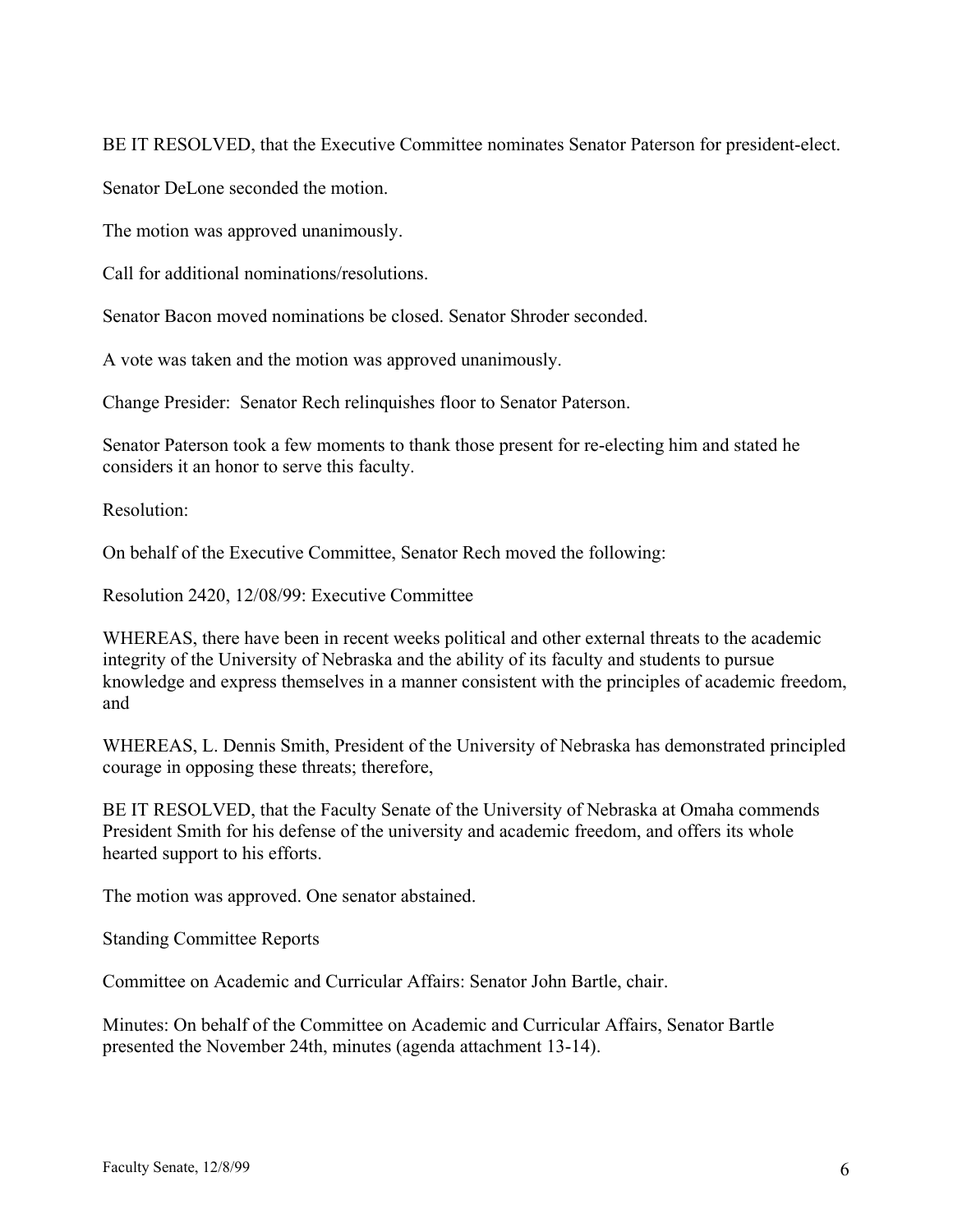New Charge, China Program: Following discussion during VII, D and VIII, A., at the November 3rd, Executive Committee and Cabinet meeting, Senator Paterson charged the committee with looking into this issue.

Discussion: Senator Paterson asked Senator Gessaman to share her knowledge on this issue since she is currently a member of the China/Shang Hi Committee. She stated Vice Chancellor Hodgson recently established the committee to look into the issue and they had an extensive discussion at the meeting on Friday, December 3rd. She added that Vice Chancellor Hodgson has made it clear that Chancellor Belck wants this program to begin in the Fall of 2000, even though a full compliment of students will not be in force due to the requirement of an intensive language experience prior to enrollment. Both the English Department and Intensive Language Program will be involved. The first semester will consist of such courses as Calculus I, an English course and a number of computer science courses. Senator Gessaman noted that Vice Chancellor Hodgson seems to understand there are a lot of serious, unresolved issues of concern for faculty which he believes can all be overcome. A draft document is being put together for initial review by the committee next week. When asked, Senator Gessaman clarified that the program has grown from being primarily videotaped lectures converted to CDs to the addition of a faculty member being responsible for the selection of text books and materials as well as serving as a mentor for the on-site instructor. The idea is that the mentor and instructor meet with students at specific times for the purpose of interaction which is clearly more than was originally envisioned.

Discussion: Discussion followed regarding the preparation of materials for this time of instruction as well as the deadline to implement classes in six months. The issue of finding faculty who are willing to participate was also discussed.

Committee on Educational Resources and Services: Senator William Clute, chair.

Minutes: No report; the committee did not meet in November. Per Senator Clute, the committee will not meet again until January 26, 2000.

New Charge, Faculty's Role in Approaching Donors: Following discussion during V, D 2, at the November 11th, senate meeting, Senator Paterson charged the committee. This issue was also included on the November 17th, agenda for discussion with the chancellor and her cabinet.

Committee on Faculty Personnel and Welfare: Senator Wilma Kuhlman, vice chair.

Minutes: No report; the committee did not meet in November.

Agenda: The committee will not meet in December. The January 26, 2000, agenda is attached (agenda attachment 15)

Committee on Goals and Directions: Senator Juliette Parnell-Smith, vice chair.

Minutes: In Senator Nazem's absence and on behalf of the Committee on Goals and Directions, Senator Parnell-Smith presented the November 24th, minutes (agenda attachment 16).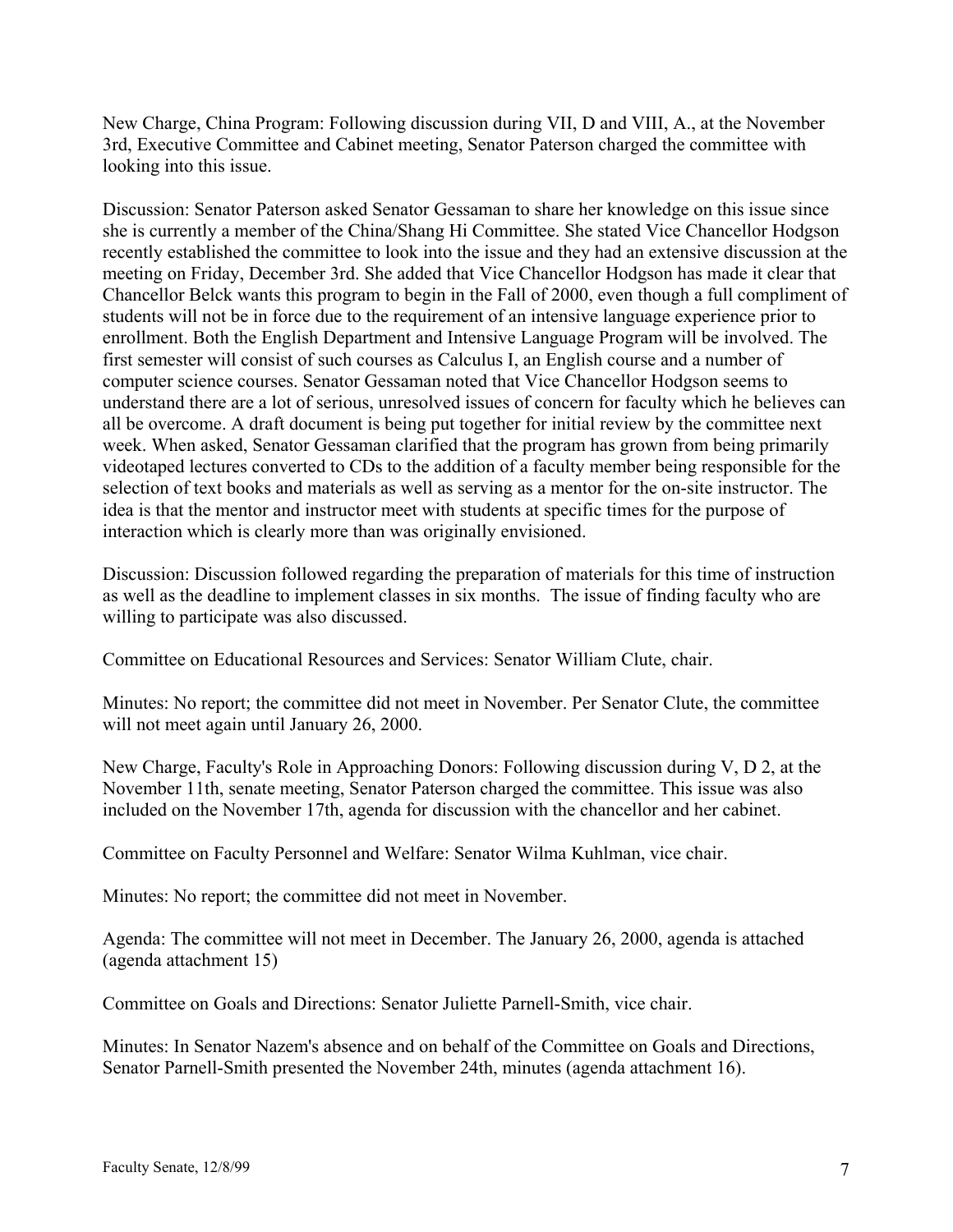Discussion: Senator Paterson asked that he be invited to attend the meeting with the University Foundation. Senator Parnell-Smith agreed to pass this request onto the committee.

December and January Meetings: Chair, Sufi Nazem, left to represent the university in China and Korea on December 7th; therefore, there will be no meeting this month. Clark Rosenlof, Assistant Vice President and Director of Development for the University of Nebraska Foundation, will be a guest at the January 26th, meeting.

Committee on Professional Development: Senator Chris Allen, chair.

Minutes: On behalf of the Committee on Professional Development, Senator Allen presented the November 24th, minutes (agenda attachment 17).

Committee on Rules: Senator Miriam DeLone, chair.

Minutes: No report; the committee did not meet in November.

Resolutions:

On behalf of the Committee on Rules, Senator DeLone moved the following:

Resolution 2421 12/08/99: Committee on Rules

BE IT RESOLVED, that the following name go forward as an appointment to the Faculty/Staff Parking Ticket Appeals Committee to replace outgoing member Virginia Franks for a three-year term from December 1, 1999, through July 31, 2002:

James Fawcett

The motion was approved unanimously.

On behalf of the Committee on Rules, Senator DeLone moved the following:

Resolution 2422, 12/08/99: Committee on Rules

WHEREAS, the need for new faculty senators to be elected in the spring semester of the academic year to take office in the subsequent fall semester and be available for Wednesday meetings (a minimum of two meetings: full senate and standing committee) is complicated by the scheduling of faculty teaching schedules and the early spring deadlines for final fall schedules; therefore,

BE IT RESOLVED, that the Committee on Rules of the Faculty Senate of the University of Nebraska at Omaha encourages the college election of senators by the end of January in the spring semester of the academic year to facilitate appropriate schedule changes before the final revision of the upcoming fall schedule, which is generally early February.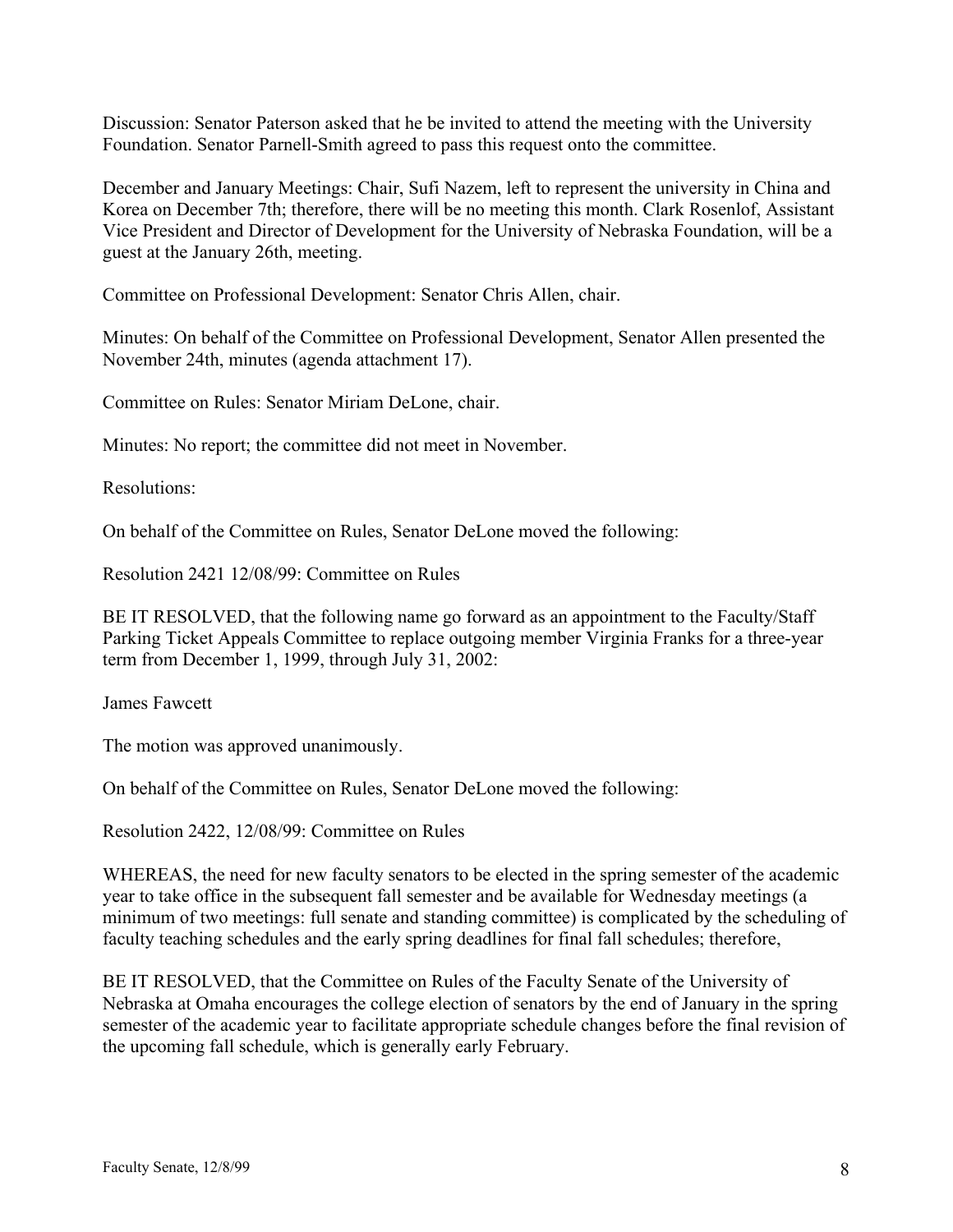Discussion: Senator Paterson stated the senate coordinator is going to contact several colleges to see if it will cause any problems to implement this procedure in January, 2000, rather than waiting until January, 2001.

The motion was approved unanimously.

On behalf of the Committee on Rules, Senator DeLone moved the following:

Resolution 2423, 12/08/99: Committee on Rules

BE IT RESOLVED, that the following name go forward to replace Larry Bradshaw for the Spring, 2000, semester only on the University Committee for the Advancement of Teaching (UCAT) while he is on sabbatical:

Joanne Sowell

The motion was approved unanimously.

On behalf of the Committee on Rules, Senator DeLone withdrew the following resolution pending further action by the committee:

Resolution XXXX, 12/08/99: Committee on Rules = Withdrawn

TBA: Consolidate election dates for the senate's Academic Freedom and Tenure Committee, Faculty Grievance Committee and Professional Conduct Committee.

Other Reports

Academic Planning Council: Senator John Bartle, senate representative

Written Report By Senate Representative, November 19th (agenda attachment 18)

Alumni Association, Board of Directors: Professor William Wakefield, non-senate representative.

Written Report By Senate Representative: Document has not been submitted.

American Association of University Professors (AAUP): Senator Janice Rech, senate representative.

Written Report By Senate Representative: Document has not been submitted.

Senator Rech reported she has been unable to attend the meetings due to scheduling conflicts.

Graduate Council: Senator Lynn Harland, senate representative.

Written Report By Senate Representative: Document has not been submitted.